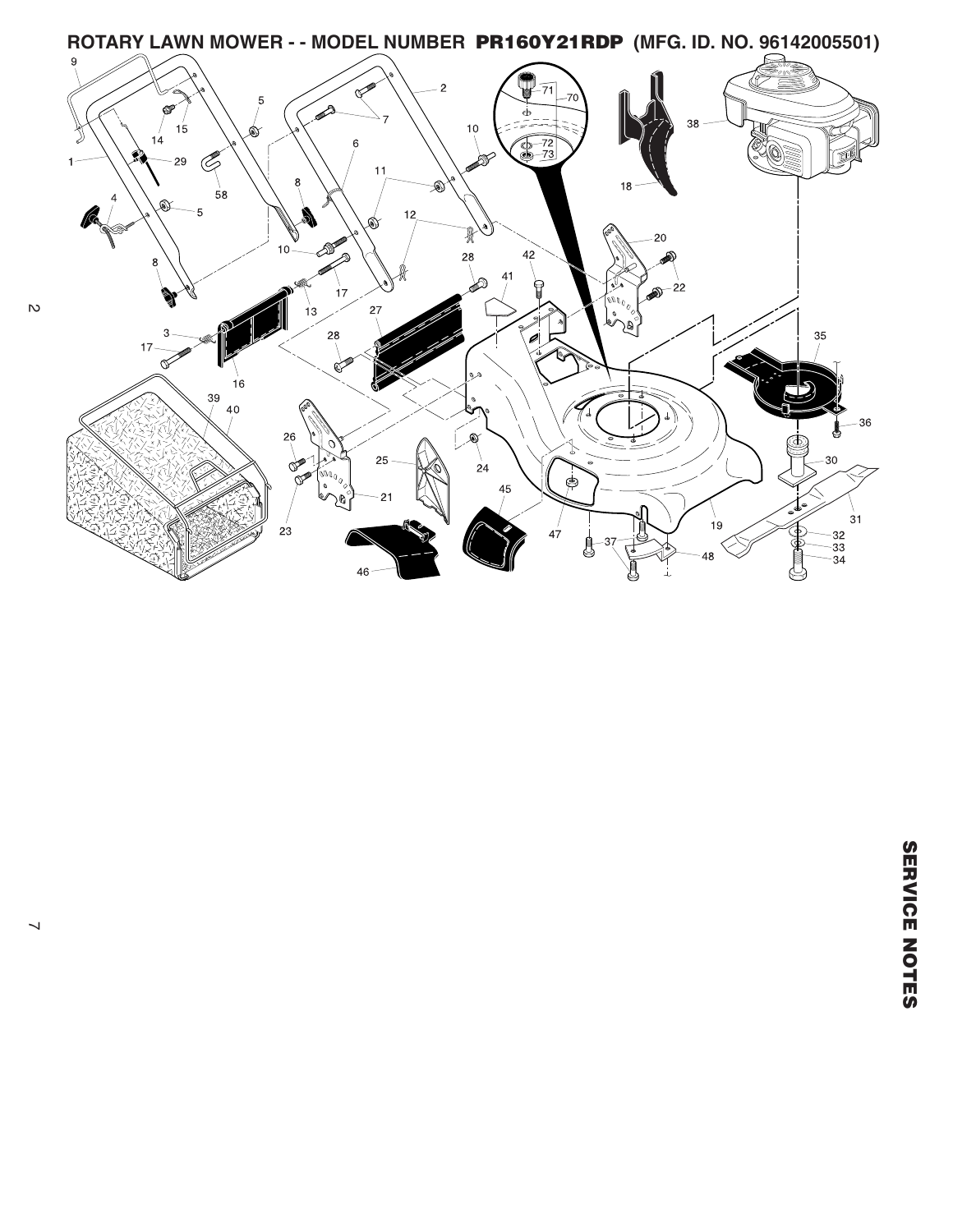## **ROTARY LAWN MOWER - - MODEL NUMBER PR160Y21RDP (MFG. ID. NO. 96142005501)**

| NO. | <b>KEY</b>     | <b>PART</b><br>NO. | <b>DESCRIPTION</b>           | <b>KEY</b><br>NO. | <b>PART</b><br>NO. |                               | <b>KEY</b><br>NO. | <b>PART</b><br>NO. | <b>DESCRIPTION</b>    |
|-----|----------------|--------------------|------------------------------|-------------------|--------------------|-------------------------------|-------------------|--------------------|-----------------------|
|     |                |                    |                              |                   |                    | <b>DESCRIPTION</b>            | 39                | 411061             | Grassbag              |
|     |                | 194577X479         | Handle, Upper                | 23                | 163183             | Bolt, Hex Head 5/16-18 x 5/8  | 40                | 411951             | Frame, Grassbag       |
|     | $\overline{c}$ | 193664X479         | Handle, Lower                | 24                | 73800500           | Nut, Hex, with                | 41                | 404763             | Danger Decal          |
|     | 3              | 405416             | Spring, Rear Door, RH        |                   |                    | Lockwasher Insert 5/16-18     | 42                | 17060410           | Screw                 |
|     | 4              | 194788             | Rope Guide                   | 25                | 161333             | Baffle, Side                  | 45                | 183058X428         | <b>Mulcher Door</b>   |
|     | 5              | 132004             | Nut, Hex, with               | 26                | 163409             | Screw, Hi-Lo Thread           | 46                | 169699X428         | Discharge Guard       |
|     |                |                    | Lockwasher Insert 1/4-20     |                   |                    | #12 $\times$ 5/8              | 47                | 88349              | Nut, Hex              |
|     | 6              | 66426              | Wire, Tie                    | 27                | 408442             | Skirt, Rear                   | 48                | 188839X004         | Mounting Bracket,     |
|     | $\overline{7}$ | 191574             | Bolt, Handle 5/16-18 x 2-5/8 | 28                | 88652              | Screw, Hinge 1/4-20 x 1.25    |                   |                    | Debris Shield         |
|     | 8              | 189713X428         | Knob, Handle                 | 29                | 191221             | Cable, Operator Presence      | 58                | 182003             | Clip, Packaging       |
|     | 9              | 194580X421         | <b>Control Bar</b>           | 30                | 189179             | <b>Blade Adapter / Pulley</b> | 70                | 421114             | Kit, Water Washout    |
|     | 10             | 188821             | Pin, Handle Adjustment       | 31                | 406712             | Blade, 21"                    | 71                | 419735             | Fitting, Hose,        |
| ω   | 11             | 751153             | Nut, Hex                     | 32                | 851074             | Washer                        |                   |                    | <b>Water Washout</b>  |
|     | 12             | 51793              | Cotter, Hairpin              | 33                | 850263             | Washer, Lock                  | 72                | 415585             | Washer, Lock,         |
|     | 13             | 405415             | Spring, Rear Door, LH        | 34                | 851084             | Bolt, Hex Head                |                   |                    | <b>Internal Tooth</b> |
|     | 14             | 750634             | Screw                        | 35                | 405843             | Debris Shield                 | 73                | 415586             | Locknut, Hex,         |
|     | 15             | 850733X004         | Bracket, Upstop              | 36                | 192325             | <b>Bolt</b>                   |                   |                    | with O-Ring           |
|     | 16             | 401815X428         | Rear Door Assembly           | 37                | 150406             | Bolt, Engine                  |                   | 404764             | <b>Warning Decal</b>  |
|     | 17             | 184193             | Bolt, Rear Door              | 38                | - - -              | Engine, Honda, Model          |                   |                    | (not shown)           |
|     | 18             | 198170             | Plug, Mulcher                |                   |                    | Number GCV160-LAS3A           | - -               | 193733             | Operator's Manual,    |
|     | 19             | 419551             | Kit, Housing                 |                   |                    |                               |                   |                    | English               |
|     | 20             | 193917X479         | Handle Bracket Asembly, LH   |                   |                    |                               | - -               | 193736             | Operator's Manual,    |
|     | 21             | 193916X479         | Handle Bracket Assembly, RH  |                   |                    |                               |                   |                    | French                |
|     | 22             | 17000512           | Screw, Hex Washer Head       |                   |                    |                               |                   | 426822             | Repair Parts Manual   |

NOTE: All component dimensions given in U.S. inches. 1 inch = 25.4 mm.<br>IMPORTANT: Use only Original Equipment Manufacturer (O.E.M.) replacement parts. Failure to do so could be hazardous, damage your lawn mower and void yo